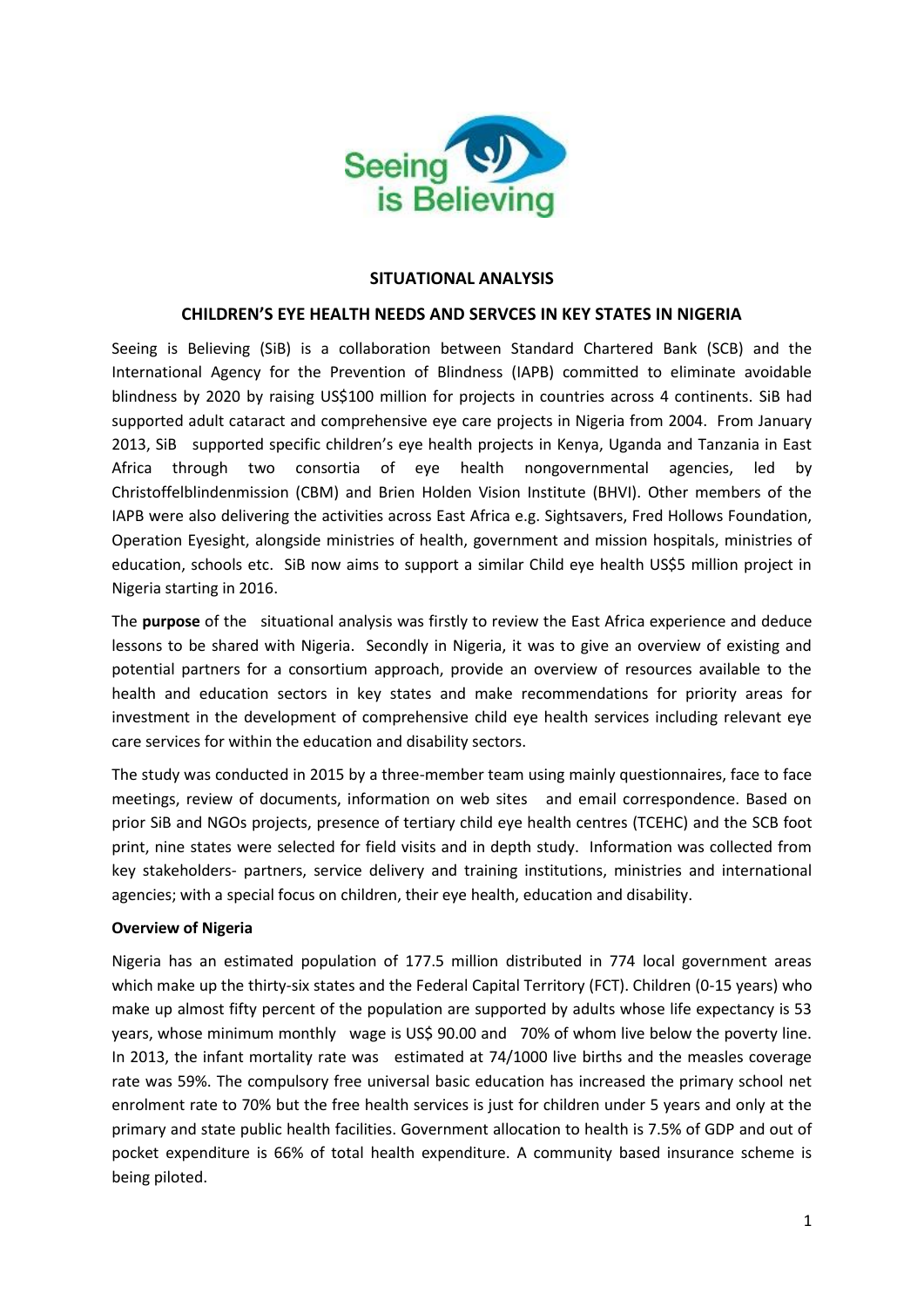Services e.g. for ophthalmic paediatric surgery at tertiary level are neither free nor included in the insurance package. Cost of services and indirect costs of the several visits inherent in child eye health services is a major challenge for uptake of such services.

Various studies, mainly hospital based, show that over 70% of blindness in children is avoidable, the lead causes are lens related and glaucoma. Refractive error is the lead cause of visual impairment and ocular morbidity is mostly due to vernal conjunctivitis, infections and trauma. The prevalence of blindness in children in two studies is estimated at 0.09% and 0.2%, a wide range, indicating a need for validation.

Nigeria has a three tiered health administrative structure; federal, state and local government area (LGA). In addition, for health care needs, the private, traditional and spiritual sectors, community drug providers are all patronised by the population. Though a similar structure operates in the educational system, there is very limited linkage between health and education at all levels.

## **KEY FINDINGS -East Africa**

Within the SiB support to child eye health in East Africa (ChEH East Africa), and to create sustainable improvements to child eye health, CBM and its consortia members prioritised building health systems at secondary and tertiary levels, for enhanced service delivery; and BHVI and its consortia members concentrated on school eye health organisation and delivery plus education of the BSVI children. The highlights to date for this review are:

**Health management information system (HMIS)**: The project achieved or is still working on:

- $\circ$  New tools for the classification of surgical data, disaggregation of data, standardisation across programmes and countries and follow up of children for eye health, for LV and education services
- o A customised management system for equipment and instruments
- o Monitoring system for post-operative visual outcomes.

**Education information management system (EMIS):** Perkins helped put in place a child focused tagging and tracking system as part of an EMIS.

The HMIS and EMIS provided information for advocacy and got integrated into the general health and education information systems.

## **Service delivery**

The educational system was used extensively for screening using vision corridors, vision champions and teachers. As well as enabling services to be provided directly to children with URE, this approach yielded a high harvest of children with ophthalmic problems which posed a challenge for eye health services provision. Including 'paediatric-orientated' ophthalmologists in the overall team helped increase the cataract surgical output. The location of optical shops within hospitals improved access to glasses for adults and children. Low vision services were not emphasised in all locations.

For human resources, a team **approach** was adopted at each service delivery level in the composition, training and coordination of members of the team. At the TCEHC, the core staff were the eye health staff paediatric ophthalmologist, optometrist and ophthalmic nurse. They are assisted, as required, by the paediatric anaesthetist, oncologists and paediatricians, and other support staff – counsellor, low vision staff.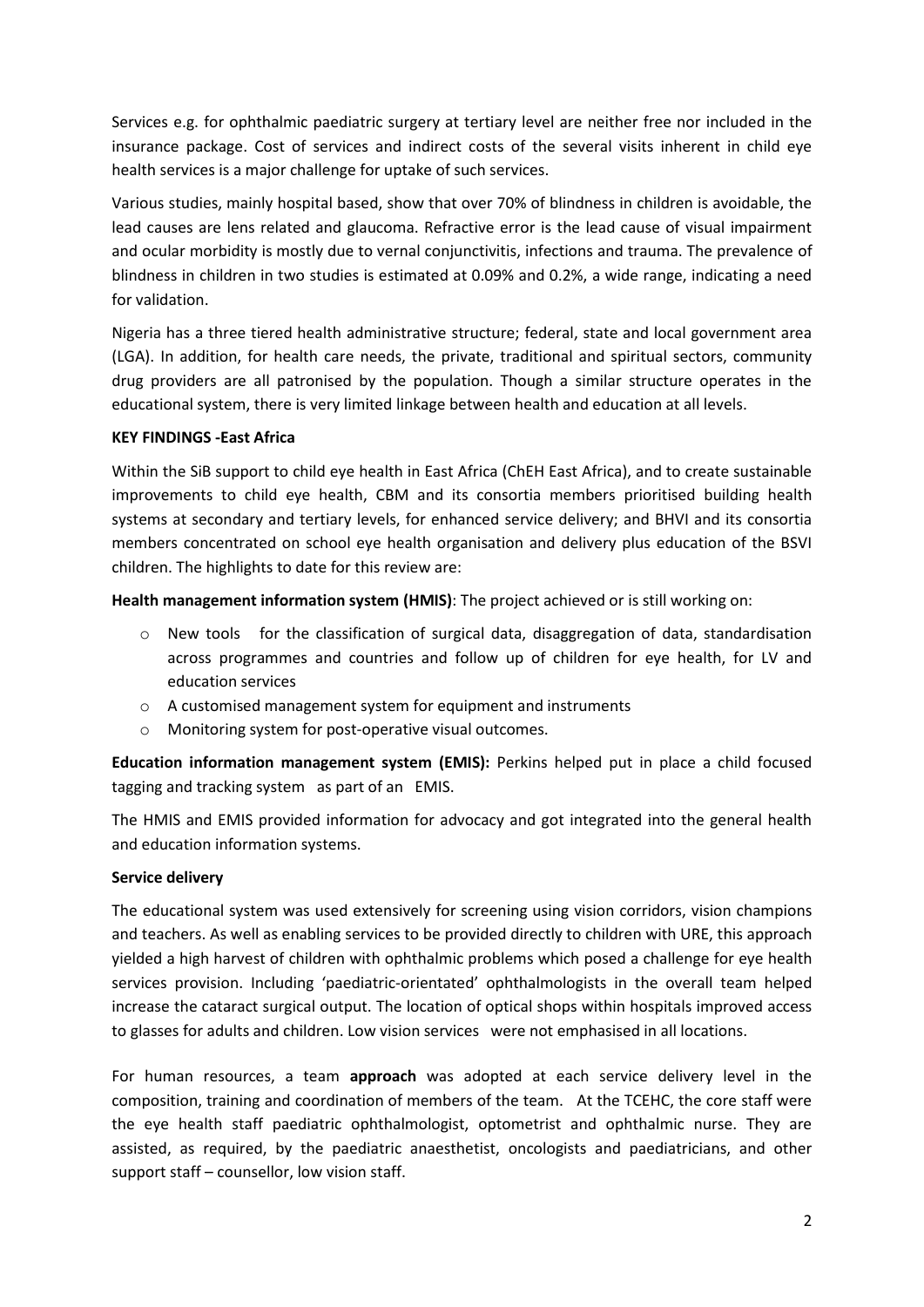**Infrastructure and equipment**: since facilities were at different levels of development, a baseline assessment was conducted, gaps identified and this advised procurement and distribution. Other strategies were the training of technicians and the engagement of the government to facilitate importation of equipment.

**Leadership and governance:** Since this was a multi -faceted project involving three countries and multiple partners, i.e. training institutions, professional colleges, lead NGOs and their implementing partners, the Standard Chartered Bank branches, coordination and collaboration was key. The project successfully adopted strategies which provided synergy in policies, planning, monitoring, evaluation and advocacy.

**Research:** East Africa project implemented a baseline survey of disease burden and health systems assessment and a monitoring system for programming and quality assurance. Further research questions have now been agreed across each country and COECSA to help improve child eye health services further.

## **Geographical clusters and the child eye health 10 million population unit**

The IAPB recommends a population coverage of 10 million by a (TCEHC) supported by a network of satellite/secondary facility based on a foundation of a robust primary health care and community system. East Africa adopted this strategy. The project tried to address problems of working across countries, health levels, administrative health structures, between facilities and between health and education within a single management and reporting system.

## **Standard Chartered Bank**

Within East Africa SCB expanded their role beyond fundraising for the project to include awareness raising, media targeting, profile raising and branding of the project, advocacy, lobbying government at the highest level and joint monitoring of progress.

## **Consortium approach**

This initially posed challenges of harmonising organisational systems of the lead NGOs and the operational systems of the several implementation partners but these were addressed fairly successfully during the project through their leadership and governance strategies**.** The consortium approach enabled the INGOs and government to provide more seamless services for children with specific needs. It facilitated key INGOs to deliver on their key strengths and link with others and with government services to provide the whole range of skills required for each child.

## **KEY FINDINGS – Nigeria**

## **Health workforce**

The general child health workforce at secondary and primary levels is fairly adequate in facilities but the public health interventions are weak as evidenced by the poor health indicators of a persistent high IMR and poor vaccination coverage. There is marked maldistribution of the health workforce between geopolitical zones, being highest in the south west and lowest in the north east. Even within states, there is a rural/ urban inequity. Orientation to child eye health is rudimentary except in the very few pockets where TCEHCs work with satellite centres and use key informants.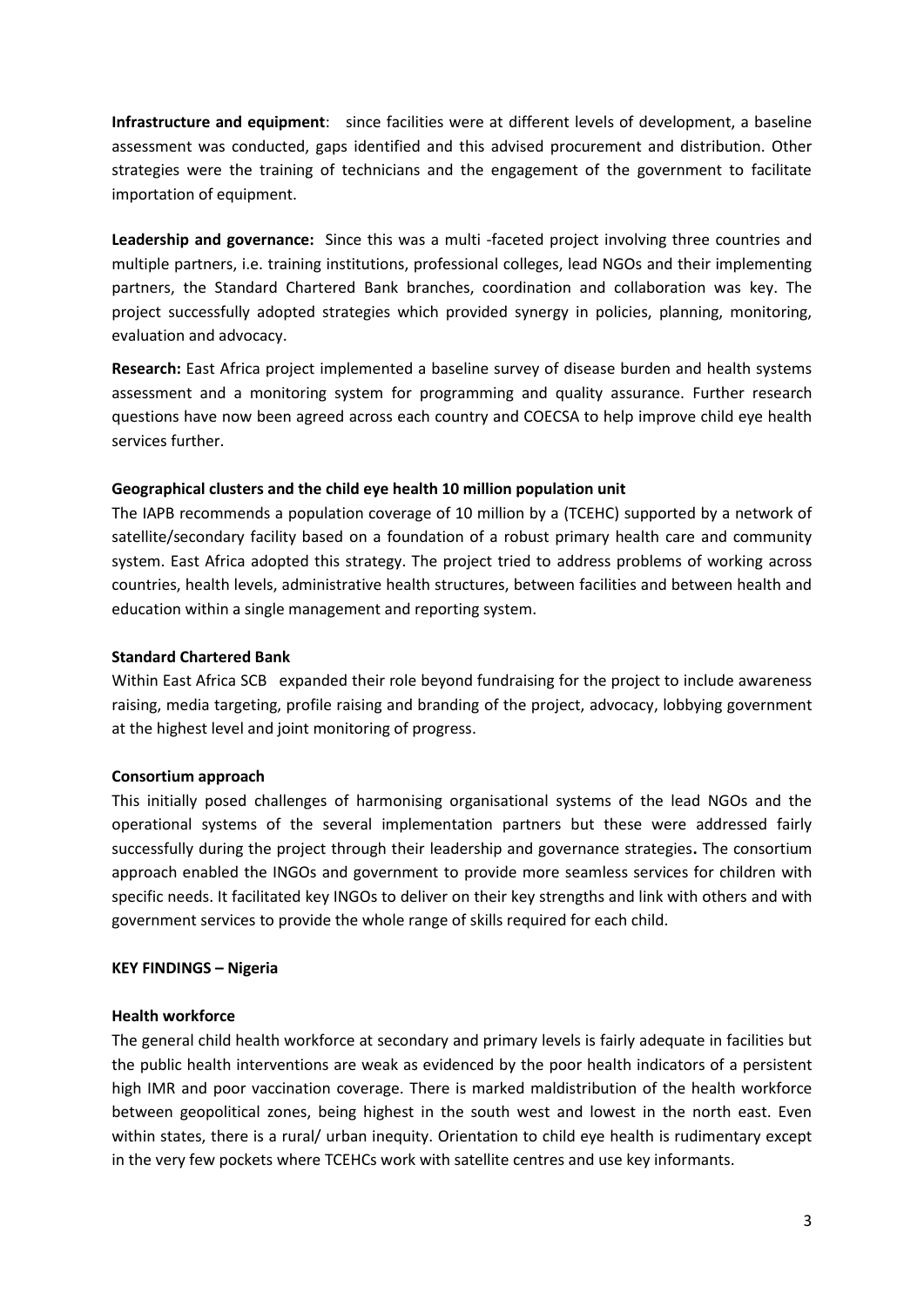Specialised eye health workforce is small; 16 paediatric ophthalmologists across 10 centres; majority of whom are in Federal teaching hospitals in the SW and SS states. In TCEHCs, the team approach is adopted, made up of a paediatric ophthalmologist, a trainee ophthalmologist, a paediatric oriented optometrist and ophthalmic nurse, a counsellor, a low vision staff and sometimes a coordinator with links to a network of key informants. The team also draws on anaesthetists, and pathologists oriented to paediatric care.

The 550 general ophthalmologists and 1,500 optometrists plus the 170 ophthalmic nurses graduating per annum make up a potential pool for specialist training in child eye health. Similarly, while there is an adequate number of paediatricians, there is less so of anaesthetists, pathologists and plastic surgeons to draw from for orientation to child eye health.

Training of paediatric ophthalmologists had until 2012 been undertaken in other countries. The Nigerian Paediatric and Strabismus Society (NIPOSS) in collaboration with the Ophthalmological Society of Nigeria (OSN) and the West African College of Surgeons (WACS) has set up a one-year modular fellowship programme to be undertaken after the 3-year membership residency in general ophthalmology. It has accredited six centres and trainers are from the existing pool of paediatric ophthalmologists. Six paediatric ophthalmologists have so far been produced in country with one in training. This effort has been supported by ICO, Vision 2020 Links, CEHC and in future by the Moorfields /WACS collaboration. A few faith based facilities complement the government facilities especially in providing high volume of patients. Short courses are also available for other members of the team. The modular approach in the fellowship allows for the training of paediatric oriented ophthalmologists. Fifteen general ophthalmology accredited centres have 150 doctors in training and graduate about 30 per annum.

The Nigerian College of optometry offers a 4-year fellowship programme in sub specialties including paediatric optometry but so far general optometrists have provided paediatric services in TCEHCs.

The five ophthalmic nursing schools produce about 170 ophthalmic nurses per annum. State governments run Colleges of Health Technology producing a wide variety of middle level and support staff including health information management workers, biomedical technologists, CHEWs. Six of these Colleges of Technology train dispensing opticians. There is no orthoptist course in Nigeria, optometrists are supposed to provide orthoptic services.

#### **Service delivery**

Only TCEHCs were assessed for service delivery and responses were received from 4 teaching hospitals and the one private TCEHC. Commonest conditions seen are refractive errors, allergy and paediatric cataract and the commonest surgeries done were for paediatric cataract, glaucoma, squint, and two centres mentioned trauma and retinoblastoma. In 2014, about 600 paediatric cataract surgeries were performed in 7 centres, over half of these in two centres- one private and one mission. Three centres reported 6000 outpatient attendances. In 2011, at a sub Saharan Africa meeting on child eye health, Nigeria reported 2,500 paediatric surgeries. There has been no information on quality of outcome of surgery.

From the five centres which responded to questionnaires, most have been providing paediatric services for about 8 years and two for over 20 years. All conduct outreach, have optical shops, offer low vision service, have at least one school for the blind in close proximity and two of the five conduct school eye health activities. Patients come from an average of 8 nearby states except in EFH, Lagos where they come from all over the country. The centres, linked to state wide community programmes, satellite centres or periodic school screening exercises have a higher volume of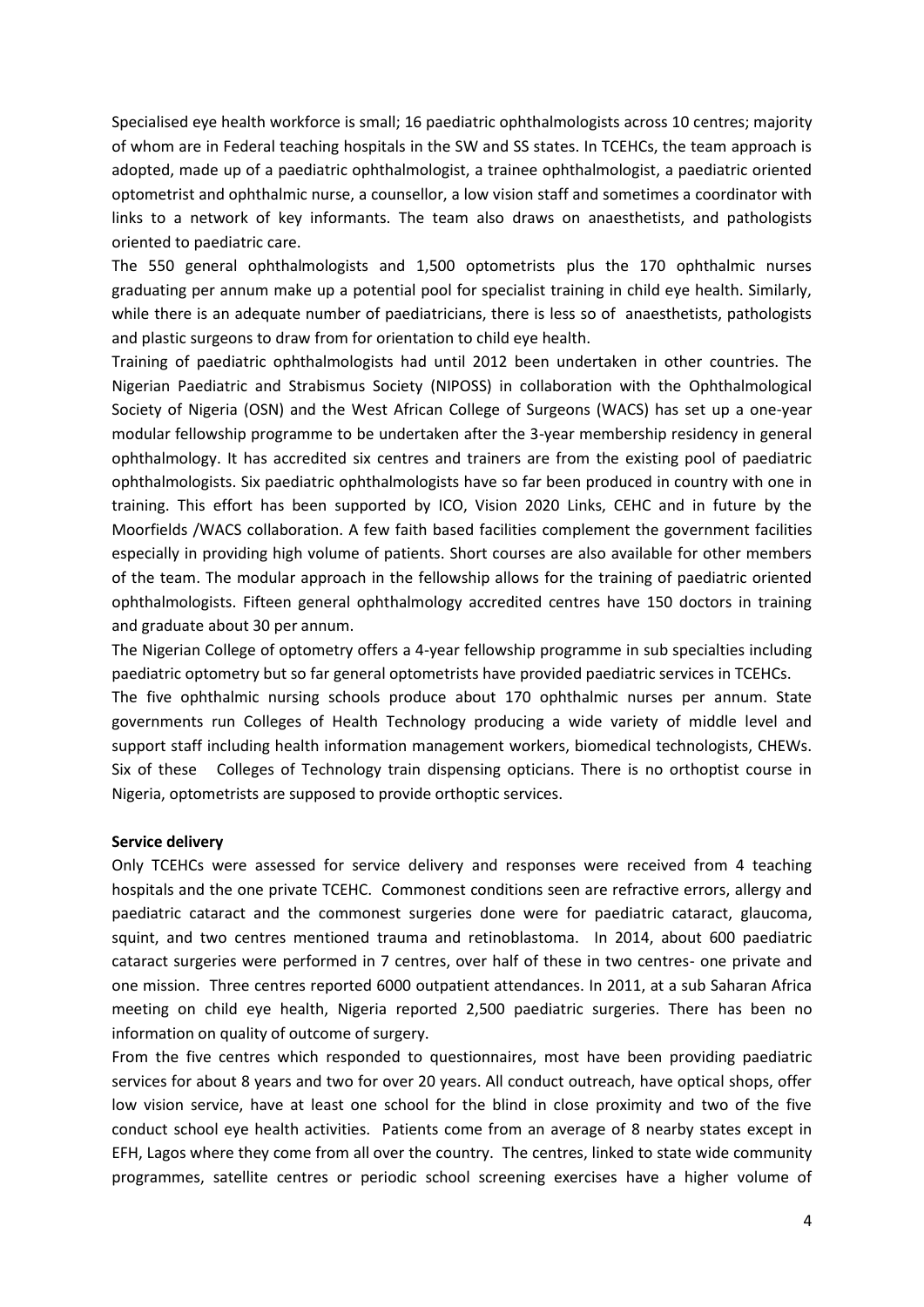patients. The volume and range of child eye health services at secondary and primary level is not known. Cost of service to the patient is often prohibitive; cost of cataract surgery ranged from \$100 in the private sector to \$300 in one of the TCEHCs and the cost of glasses from \$15 to \$50.

The gaps in service delivery are in the quantity, the range and complexity of cases, the continuum of care especially in promotion, prevention, secondary care, particularly low vision services outside the TCEHC and links into education and rehabilitation.

The major system weaknesses are in HMIS and quality assurance. All government TCEHC centres described the status of equipment as inadequate.

## **School health and school eye health**

The global initiatives e.g. deworming, nutrition, Vitamin A supplementation, neglected tropical diseases are implemented in some schools but there is no comprehensive school health programme. School eye health is virtually synonymous with sporadic school screening mainly for refractive errors and prescription of glasses supported by NGOs including optometric associations. Lagos state government supports a state eye care programme which includes a fairly comprehensive school health/eye health programme providing proof that it is feasible in Nigeria.

## **Education and disability**

There are about 20 special needs (pan-disability) schools of which some offer services for BSVI children. The public preference is for special needs schools for the primary level and integrated schools for the secondary level and a preference of boarding over day schools. There are no government systems for assessment, referral or linkages between the health and education and rehabilitation services. Support for the centres are mainly from the non-government sectors and individuals.

Access to low vision services is particularly low, routine assessment carried out only in 2 centres. BHVI has invested in training and strengthening of 40 service units for all ages with no systematic link to TCEHCs.

#### **Research**

The two professional groups, ophthalmologists and optometrists conduct research to meet training requirements and for career progression. The topics are mainly epidemiological, refractive error focused, in restricted geographical areas and in schools for the blind. ( detailed list in the addendum) The national survey on blindness and eye disease in 2005 was limited in scope as it only looked at children 10-15 years old.

#### **Funds**

Most of the paediatric ophthalmologists identified cost as a major barrier to service provision and uptake. Though basic care is free for children in state health facilities, it is not free in TCEHCs where almost all specialised care is available. Child care requires several repeat visits and since TCEHCs are usually located far from most patients, transport and associated costs for child and carer are prohibitive.

## **Policies environment, programmes and ministries at national and state level**

Nigeria is signatory to almost all major global conventions which impact on children, education and disability e.g. the Convention on the Rights of the Child, MDGs and SDGs, Vision 2020. Programmes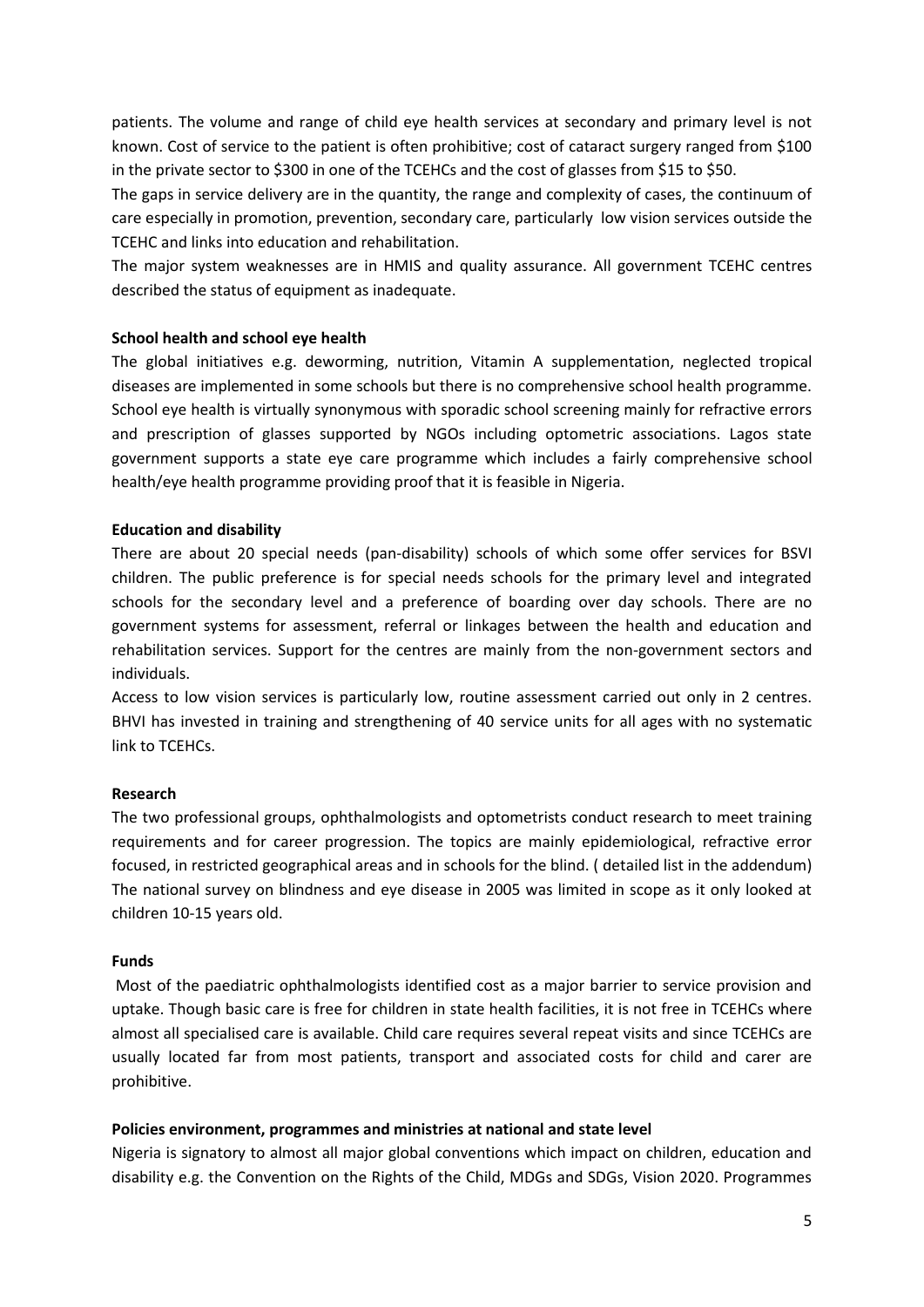are supported mainly by international agencies. Interviews with national government officers and focal persons in WHO and UNICEF highlighted the fact that though eye health and child eye health were not specifically addressed, there were opportunities for integration particularly where policies were being reviewed, e.g. PHC policy, manuals developed and programmes initiated e.g. Carter Centre and school health. The SDGs emphasise inclusion and could provide opportunities for the education of the BSVI children and neglected children e.g. children in nomadic and internally displaced people's camps and Islamic primary schools.

Organisations of the disabled including the blind do exist in Nigeria but do not have any specific activity geared towards children.

The general consensus was that Nigeria had excellent policies but implementation and allocation of funds to match was limited. Stakeholders identified the need for advocacy, evidence to back and measure impact, a structure and strategy to implement. A unique example of the power of advocacy is the Kwara state Child Sight Protection Bill enacted as the result of NIPOSS advocacy.

The states have the responsibility for implementation of policies and programmes. Eye health and child eye health is low profile except where sponsored by NGOs. Particularly relevant to the child eye health 10 million population unit concept which needs collaboration by contiguous states, the team did not know of any examples of programmes which were implemented in a cluster of contiguous states.

#### **Partners**

Sightsavers, CBM and BHVI are the NGOs which SIB has worked with in Nigeria. Each has worked with local partners to deliver on projects; Sightsavers on a comprehensive state eye care programme in Zamfara state, CBM coordinated a two site project in ECWA Kano and a group of Catholic hospitals in south west Nigeria and BHVI a school eye health focused project in Abuja. These NGOs and a few others were willing to go into a consortium and to provide the 20% counterpart funding. On the consortium approach however, each felt that they needed to have a planning, preparatory and bonding phase prior to the consortium proposal submission.

Standard chartered Bank in Nigeria has about 900 employees in 42 branches located in 13 cities with a preponderance in the south west zone. To date, they have adopted a fund raising approach raising \$900,000 in the 9 consecutive events.

#### **DISCUSSION AND KEY RECOMMENDATIONS**

#### **1. Learning strategy and objective - East Africa / Nigeria**

It would be advantageous to facilitate cross learning and shorten the learning curve in Nigeria by facilitating transcontinental exchanges by the consortium of NGOs, the local partners, the professional bodies, Standard Chartered Bank. This would lead directly into joint planning for smooth implementation. Other sources of learning are the documents from previous child eye health meetings in Nigeria (organised by KCCO in 2010) and for sub Saharan Africa by Orbis in 2011. The new project could consider liaising with IAPB, ICO, ICEH and African child eye health interest groups to support the relevant aspects of the project e.g. ICO and training of paediatric ophthalmologists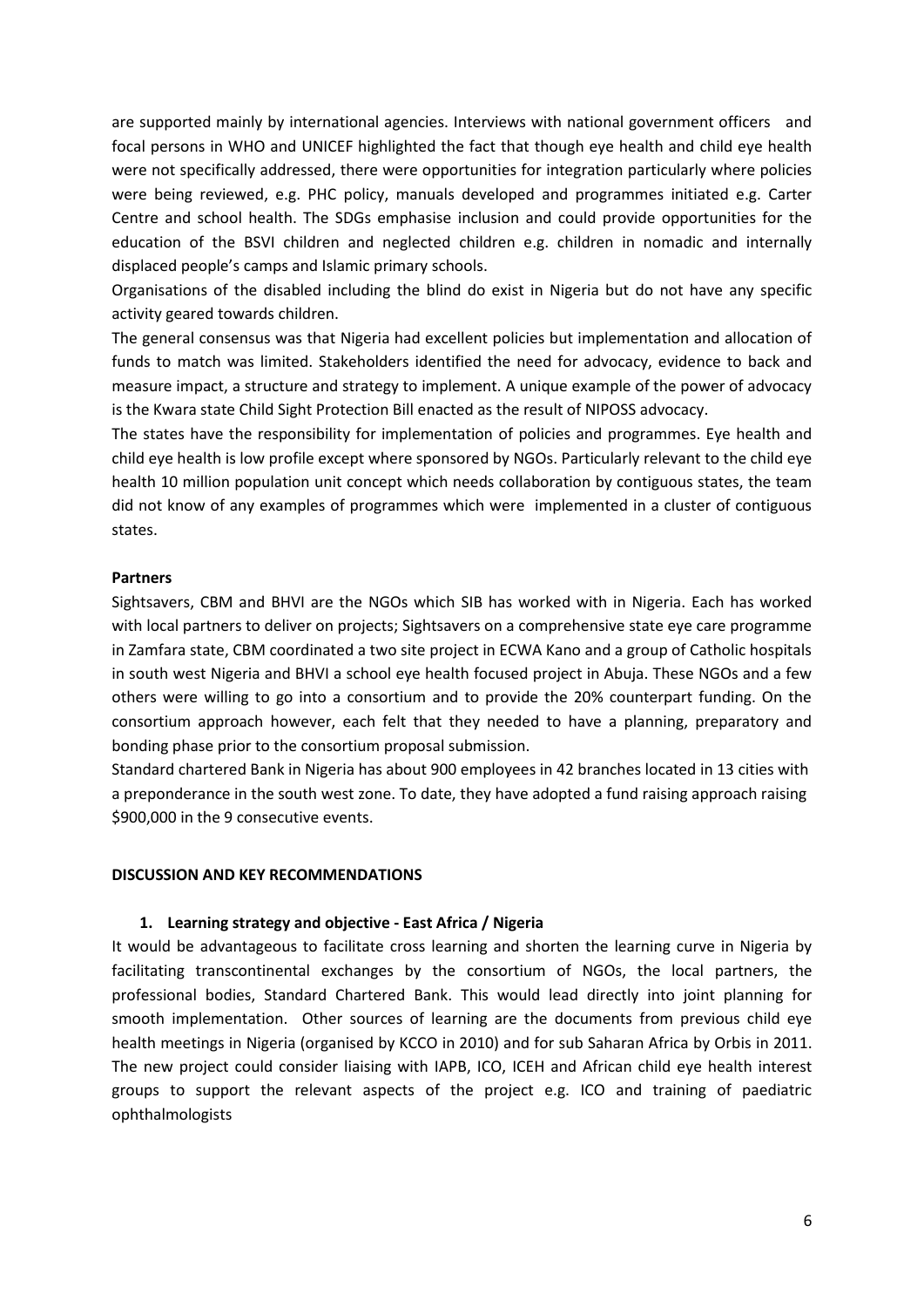## **2. A child focused/centred approach**

A child eye health programme cuts across health, education and disability sectors and their social determinants, and this is why a consortia approach is required. It also needs to be implemented across all three levels of the health administrative structure, and needs a 10 million population base to feed patients into one TCEHC. To achieve this across all these components seamlessly and effectively, an approach which is centred on, tags and tracks the child is best**.** A child focused/centred approach should be the guiding principle in all decisions. The East Africa innovation by Perkins of tagging and tracking the child is recommended for adaptation in Nigeria.

## **3. Comprehensive child eye health 10 million population demonstration model**

This is the WHO and IAPB recommended population unit with at least one TCEHC responsible for the 10 million population coverage. The TCEHC is supported by a network of secondary satellite centres. A strong base of integrated primary and community level health services which also link with education and disability services is key. It would provide a continuum of care across the child's life span, the child's locations in home, schools and play, across health, education and disability etc. and most importantly integrated into eye health, child health and general health services. This model achieves universal eye health coverage in alignment with the SDGs. Nigeria is a large country with a high population and a national programme cannot be achieved by SIB. A demonstration model with strategies for documenting lessons for replication is recommended.

## **4. Suggested clusters of key states.**

This is based on population size, location of TCEHCs and feasible population coverage responsibility, the Standard Chartered bank footprint, previous and current presence of major eye health NGOs, previous SIB projects, current support from other sources e.g. V 2020 links. Consideration was also given to security risks as in the north east states. Long distances and travel time between the furthest community and any TCEHC will need to be addressed during the design of the project. Details are in the Table1 and Map 1 below.

# **Table 1**

## **Clusters of key states, advantages and possible lead NGOs**

| Contiguous key states,<br>approximate population<br>and their TCEHCs                  |                   | Key advantages                                                                                                                                                                                                                                                        | Possible NGOs              |
|---------------------------------------------------------------------------------------|-------------------|-----------------------------------------------------------------------------------------------------------------------------------------------------------------------------------------------------------------------------------------------------------------------|----------------------------|
| Sokoto 3.7<br>Zamfara 2.8 $\vert$ 6.5<br><b>National Eye Centre,</b><br><b>Kaduna</b> |                   | Comprehensive child eye health programme in Sokoto and<br>Zamfara and an education of SVIC model in Zamfara<br>supported by Sight savers. Children can be referred to Kaduna<br>or Kano for tertiary services                                                         | Sightsavers                |
| Katsina - 5.8<br>Jigawa -4.4                                                          | 10.2 <sub>m</sub> | Kano state; build on previous SiB and V2020 Links support to<br>ECWA Kano which is an established TCEHC and already has<br>clear links with local community child education services<br>developed. In addition, there are retinoblastoma services<br>supported by CBM | <b>CBM</b><br><b>HANDS</b> |